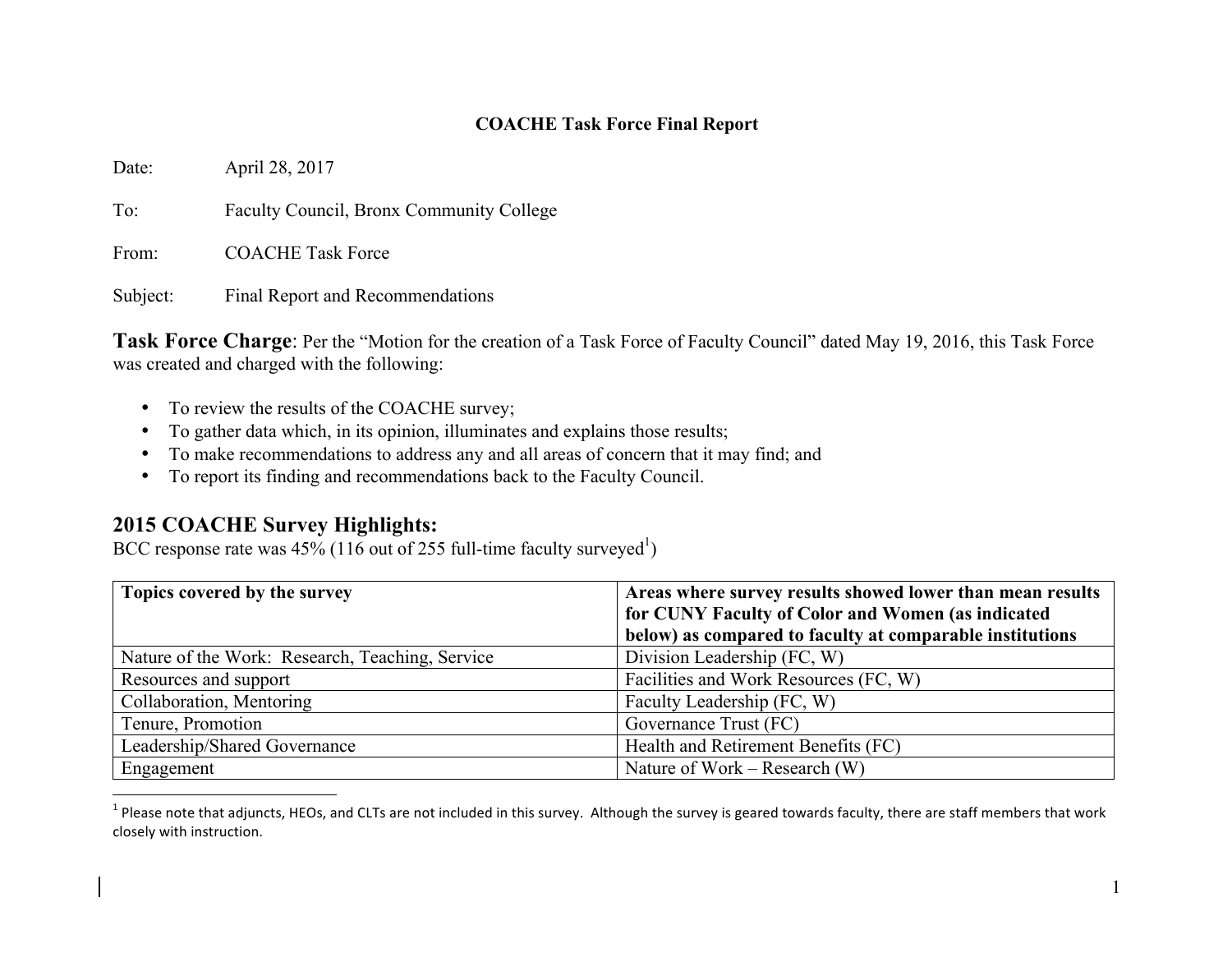| Work and personal life balance  | Nature of Work – Service $(FC, W)$   |
|---------------------------------|--------------------------------------|
| Climate, culture, collegiality  | Nature of Work – Teaching $(FC, W)$  |
| Appreciation and recognition    | Personal and Family Benefits (FC, W) |
| Recruitment and retention       | Promotion (FC, W)                    |
| Global measures of satisfaction | Senior Leadership (FC, W)            |

# **Task Force Recommendations:**

- **All recommendations are in furtherance of Middle States Standard II. Ethics and Diversity, and Strategic Plan Goal 4. Develop World Citizens.**
- **The COACHE Task Force strongly recommend that the first task of the body charged with implementing these recommendations is to set target dates for each.**

| <b>Related Topic</b>    | Recommendation                                                                                                                   | <b>Responsible</b>                | <b>Budgetary Needs</b> |
|-------------------------|----------------------------------------------------------------------------------------------------------------------------------|-----------------------------------|------------------------|
|                         |                                                                                                                                  | Office(s)/Depart                  |                        |
|                         |                                                                                                                                  | ment(s)                           |                        |
| <b>Recruitment and</b>  | Academic chair(s) should diversify search committees by inviting                                                                 | Academic Affairs,                 | N/A                    |
| <b>Retention/Tenure</b> | junior, senior, and adjunct faculty to serve amongst the Personnel                                                               | Office of                         |                        |
| and Promotion           | and Budget ("P&B") Committees, to ensure that the review and                                                                     | Affirmative                       |                        |
|                         | selection of applicant pools is executed under a fair consideration                                                              | Action,                           |                        |
|                         | from participants offering different perspectives and representation                                                             | Compliance and                    |                        |
|                         | from within the department.                                                                                                      | Diversity                         |                        |
|                         |                                                                                                                                  | $(^{\circ}OAACD^{\prime\prime})$  |                        |
|                         | Institute policies to diversify search committees to include both                                                                | Academic Affairs,                 | N/A                    |
|                         | minorities and women including recommending in cases where                                                                       | OAACD, College                    |                        |
|                         | there are no minority candidates within the department recruiting                                                                | P&B, HEO                          |                        |
|                         | faculty from other departments.                                                                                                  | Screening                         |                        |
|                         |                                                                                                                                  | Committee, PSC                    |                        |
|                         |                                                                                                                                  | <b>CUNY</b>                       |                        |
|                         | Where qualified adjunct faculty is available, the College should<br>actively recruit from amongst those candidates for full-time | Academic Affairs,<br><b>OAACD</b> | N/A                    |
|                         | positions as they become available.                                                                                              |                                   |                        |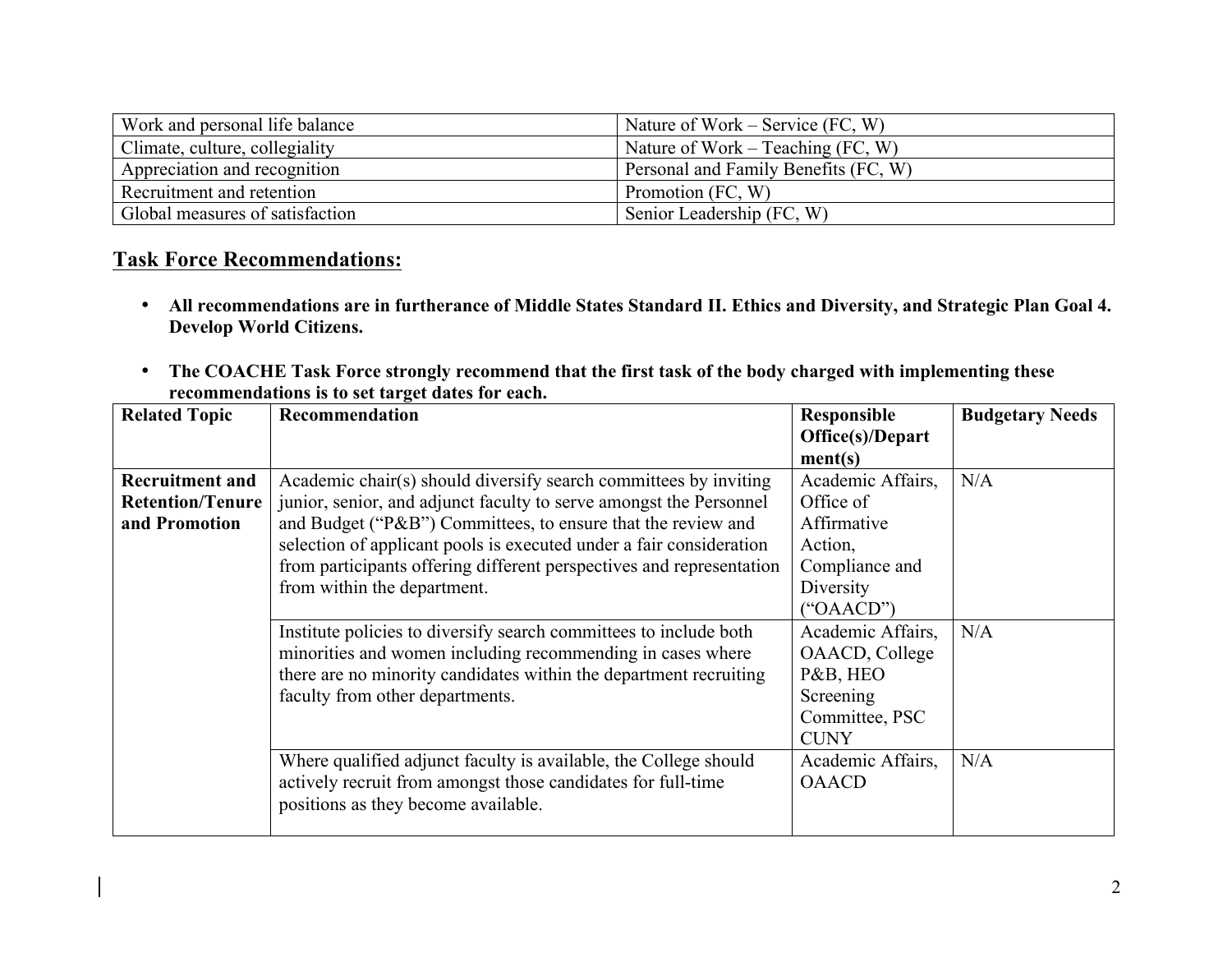| Establish uniformity of hiring practices across academic<br>departments.                                                                                                                                                                                                                                                                                         | Academic Affairs,<br>OAACD, College<br>P&B, HEO<br>Screening<br>Committee, PSC<br><b>CUNY</b> | N/A                                         |
|------------------------------------------------------------------------------------------------------------------------------------------------------------------------------------------------------------------------------------------------------------------------------------------------------------------------------------------------------------------|-----------------------------------------------------------------------------------------------|---------------------------------------------|
| In order to assist in attaining the College's diversity goals for<br>particular searches, the search committee should be provided with<br>information related to the race and ethnicity of candidates when<br>available. Search committees should also be informed of the<br>diversity goals for each search when the committees are charged.                    | <b>OAACD</b>                                                                                  | N/A                                         |
| <b>Training</b><br>All search committee training should include diversity<br>training that goes beyond legal requirements and discuss<br>institutional goals in the area of diversity.<br>Institute targeted training for departments that have been<br>historically underutilized.<br>Faculty and Staff will be required to be re-certified every<br>two years. | OAACD, College<br>Administration                                                              | Additional<br>resources for<br><b>OAACD</b> |
| Diversify applicant pool by posting job openings in publications<br>and associations targeted towards diversity.                                                                                                                                                                                                                                                 | <b>OAACD</b>                                                                                  | Cost of posting                             |
| College should take steps towards greater collaboration directly<br>with PSC CUNY representatives and will more actively participate<br>in initiatives related to matters of diversity.                                                                                                                                                                          | College<br>Administration                                                                     | N/A                                         |
| Invest more human and material resources in the OAACD in order                                                                                                                                                                                                                                                                                                   | College                                                                                       | Additional                                  |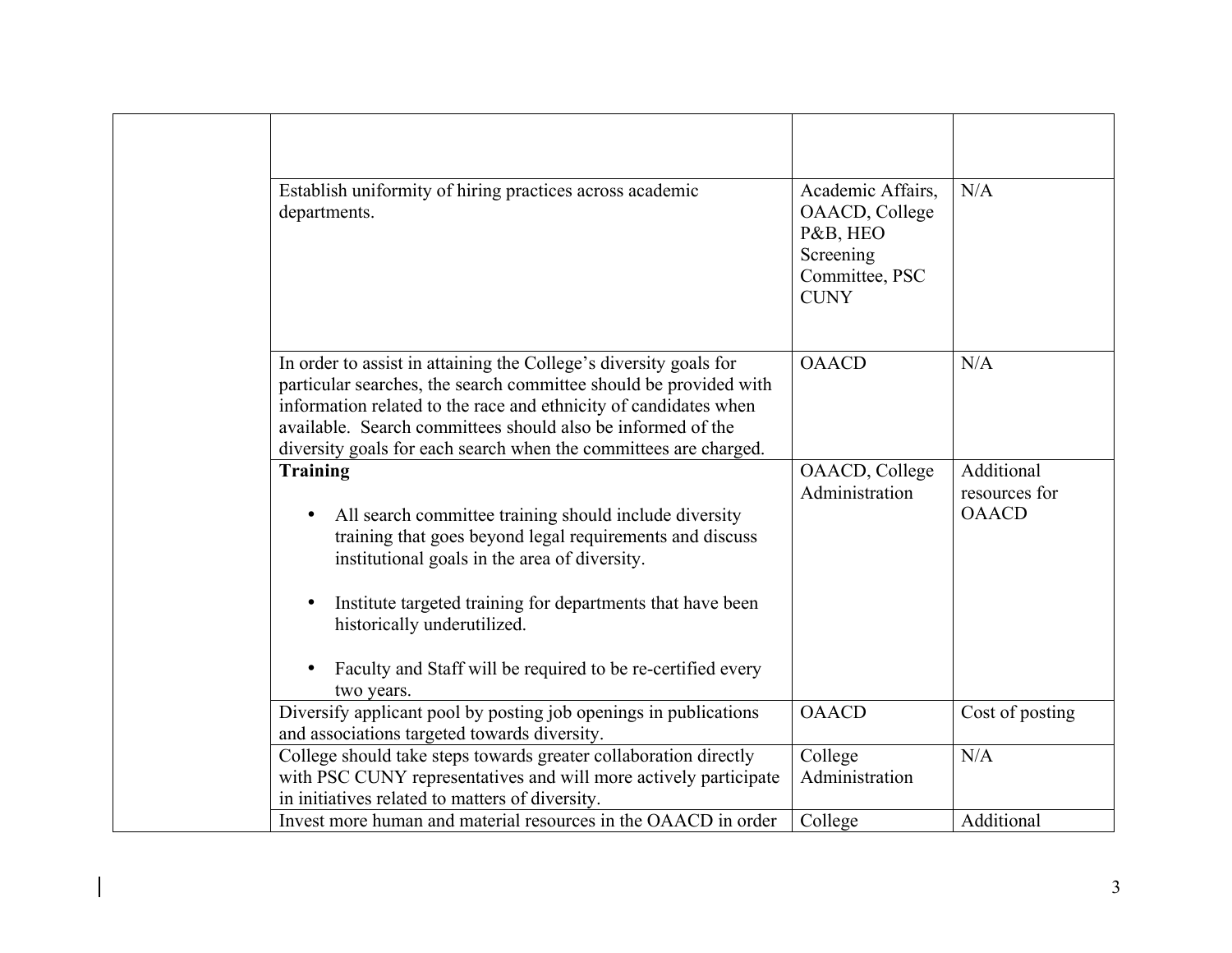|                                                                                                                                                                                                                                                                                                                                                                                                                                                                                                                                                                                                                                                                                                                                                                                                                          | for it to more effectively meet its mandate including<br>implementation of the training recommendations listed above. To<br>this end, recruit minority faculty to assist in diversity trainings for<br>search committees. | Administration                                                                    | resources for<br><b>OAACD</b>                            |
|--------------------------------------------------------------------------------------------------------------------------------------------------------------------------------------------------------------------------------------------------------------------------------------------------------------------------------------------------------------------------------------------------------------------------------------------------------------------------------------------------------------------------------------------------------------------------------------------------------------------------------------------------------------------------------------------------------------------------------------------------------------------------------------------------------------------------|---------------------------------------------------------------------------------------------------------------------------------------------------------------------------------------------------------------------------|-----------------------------------------------------------------------------------|----------------------------------------------------------|
| Create a faculty development seminar similar to New Faculty<br>Seminar to provide necessary training, mentoring, and guidance<br>with regards to reappointment, tenure, and promotion. This<br>program will include a discipline-specific road map toward tenure<br>and promotion. See Appendix A for faculty development seminar<br>model.<br>Create a mandatory orientation program for all new chairpersons,<br>and an annual refresher program for all returning chairpersons to<br>review policies and procedures related to hiring, promotion, tenure<br>and diversity.<br>Institute an annual year-end Chairpersons retreat to provide an<br>opportunity to review best practices.<br>Offer more competitive salaries in keeping with other CUNY<br>institutions in order to recruit and retain faculty of color. |                                                                                                                                                                                                                           | Academic Affairs,<br>College P&B, PSC<br>Chapter Chair.                           | Release time for<br>mentors/program<br>evaluators        |
|                                                                                                                                                                                                                                                                                                                                                                                                                                                                                                                                                                                                                                                                                                                                                                                                                          |                                                                                                                                                                                                                           | Academic Affairs,<br>College P&B, PSC<br>CUNY, Labor<br>Designee,<br><b>OAACD</b> | Cost for materials,<br>food, etc.                        |
|                                                                                                                                                                                                                                                                                                                                                                                                                                                                                                                                                                                                                                                                                                                                                                                                                          |                                                                                                                                                                                                                           | Academic Affairs,<br>College P&B, PSC<br>CUNY, Labor<br>Designee,<br><b>OAACD</b> | Cost for materials,<br>food, etc.                        |
|                                                                                                                                                                                                                                                                                                                                                                                                                                                                                                                                                                                                                                                                                                                                                                                                                          |                                                                                                                                                                                                                           | College<br>Administration,<br><b>PSC CUNY</b>                                     | Budgetary costs of<br>raising salaries                   |
|                                                                                                                                                                                                                                                                                                                                                                                                                                                                                                                                                                                                                                                                                                                                                                                                                          | Create a comprehensive, user-friendly (online and paper) exit<br>interview survey to be given upon voluntary employee departures<br>to evaluate, monitor reasons for employee separation.                                 | OAACD/Human<br>Resources, PSC<br><b>CUNY</b>                                      | N/A                                                      |
| <b>Campus Climate</b>                                                                                                                                                                                                                                                                                                                                                                                                                                                                                                                                                                                                                                                                                                                                                                                                    | Restructure COACHE taskforce to a permanent standing<br>committee of the Senate as this issue is an ongoing one that will<br>require continuous work and monitoring.                                                      | <b>Faculty Council</b>                                                            | N/A                                                      |
|                                                                                                                                                                                                                                                                                                                                                                                                                                                                                                                                                                                                                                                                                                                                                                                                                          | Build capacity in the area of Affirmative Action to ensure creation<br>of policies to address these issues, ensure compliance with policies<br>such as those outlined in the BCC Diversity Plan, and implement            | College<br>Administration                                                         | Costs of additional<br>staff/release time<br>for faculty |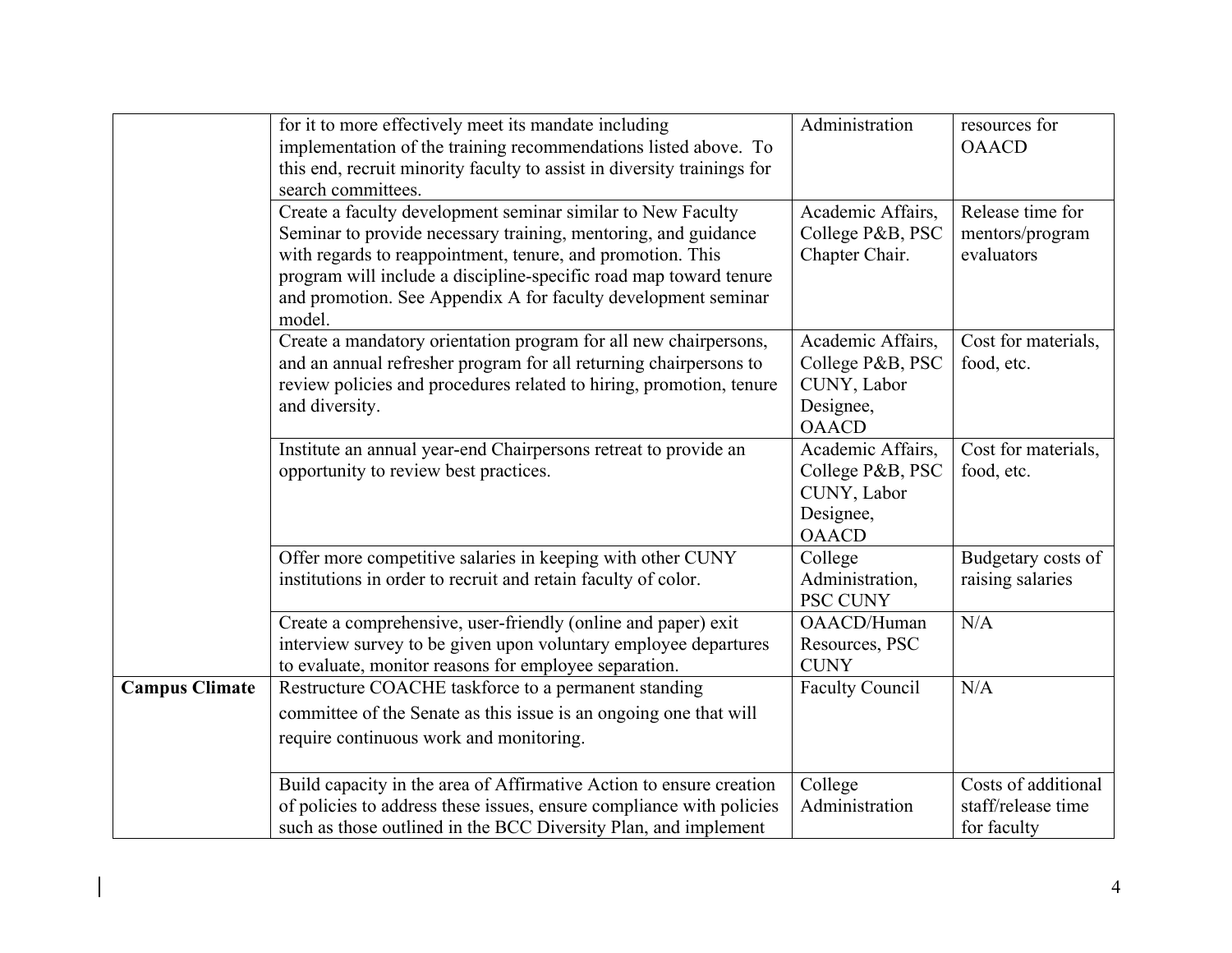| appropriate education and training.                                  |                         |                            |
|----------------------------------------------------------------------|-------------------------|----------------------------|
| Establish an e-journal on the scholarship of culturally relevant and | Academic Affairs,       | Reassigned time            |
| critical race teaching and learning at BCC.                          | CTLT, Interested        | (for rotating)             |
|                                                                      | academic                | editors) and               |
|                                                                      | departments             | domain space. <sup>2</sup> |
| Establish a "Diversity and Inclusion Day" to be held each semester   | College                 | Costs for                  |
| to include training related to diversity and inclusion, and          | Administration          | presenters,                |
| presentations on established best practices. <sup>3</sup>            |                         | trainers, food, etc.       |
| Create Diversity Allies program at BCC similar to Safe Space         | <b>Academic Affairs</b> | N/A                        |
| Allies Program for LGBT community. <sup>4</sup>                      | and Student             |                            |
|                                                                      | Success/OAACD,          |                            |
|                                                                      | Safe Space              |                            |
|                                                                      | Committee               |                            |
| Implement College support of affinity groups such as Unity and       | College                 | Dedicated                  |
| Strength and Association of Latino Faculty and Staff.                | Administration          | budgetary                  |
|                                                                      |                         | allocation to              |
|                                                                      |                         | support                    |
|                                                                      |                         | programming                |
| Re-establish Multi-Cultural Week at BCC to provide an                | <b>Academic Affairs</b> | Costs for food,            |
| opportunity to showcase our culturally-rich campus community.        | and Student             | honorariums for            |
|                                                                      | Success, Student        | performers/present         |
|                                                                      | Life                    | ers                        |
| The COACHE taskforce strongly recommends that BCC revive             | Academic Affairs        | Costs for hiring           |
| Latinx Studies and African American Studies as majors for            |                         | faculty                    |
| students. See Appendix B for student focus groups report.            |                         |                            |
| We recommend that the College acquire a "language pack" for the      | College                 | Costs for acquiring        |
| BCC Website to enable translating of web content to the most         | Administration/IT       | language pack              |
| commonly spoken languages at the College.                            |                         |                            |
| Create policies and procedures to institutionalize diversity and     | Academic Affairs,       | Grants for                 |

<sup>2&</sup>lt;br>2 See LaGuardia Community College example here - http://ctl.laguardia.edu/journal/

<sup>&</sup>lt;sup>3</sup> See American University's E.A.G.L.E. Certificate Program as an example of professional development programming for faculty, staff, and students within the context of Diversity and Inclusion http://www.american.edu/ocl/cdi/EAGLE-Certificate-Program.cfm

<sup>4</sup> See University of Michigan, Rackham Graduate School's Faculty Allies program as a model - http://www.rackham.umich.edu/diversity/allies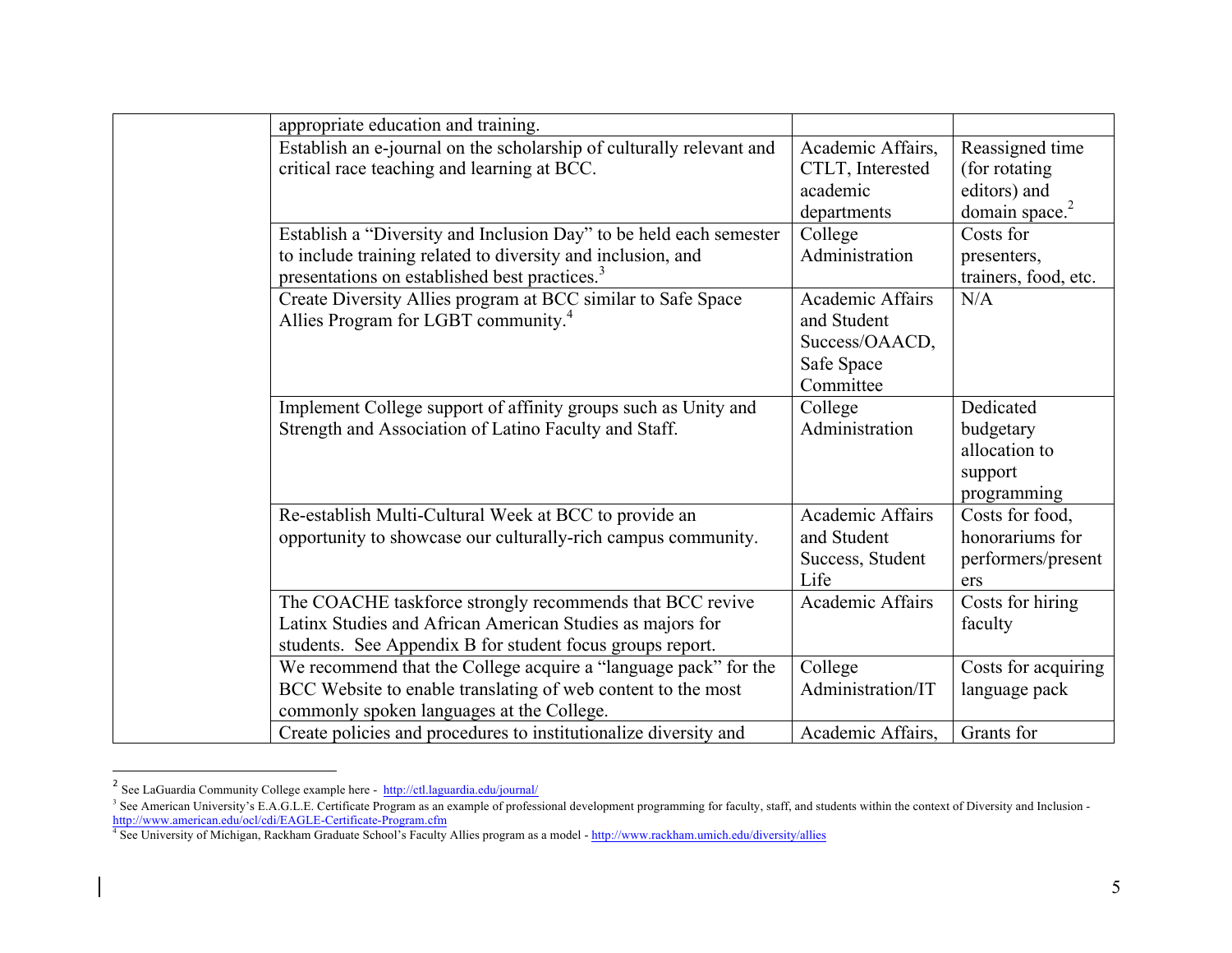| inclusion across the curriculum in the same manner that writing   | Grants Officer, | conference          |
|-------------------------------------------------------------------|-----------------|---------------------|
| across the curriculum and assessment have become an ethos woven   | Curriculum      | attendance, release |
| through the work done at BCC. This would include incorporating a  | Committee,      | time                |
| diversity component to course assessments, investing in diversity | Assessment      |                     |
| efforts including online diversity and inclusion training, and    | Council, Gold   |                     |
| providing grants for faculty to attend conferences.               | Standard        |                     |
|                                                                   | Committee       |                     |
| Re-establish inactive student cultural clubs and associations.    | Student Life    | N/A                 |

**Testimonials:** See attached Appendices.

Thank you for your consideration.

**Task Force Members:** Dr. Ahmed Reid, Chairperson; and Members: Dr. Grisel Y. Acosta, Dr. Monique A. Guishard, Dr. Shazia Khan, Dr. Nelson Reynoso, Dr. Marian Stewart Titus, Prof. Vincent Walker, LCSW, Albert Robinson, M.S. Ed., and Jessenia Paoli, Esq.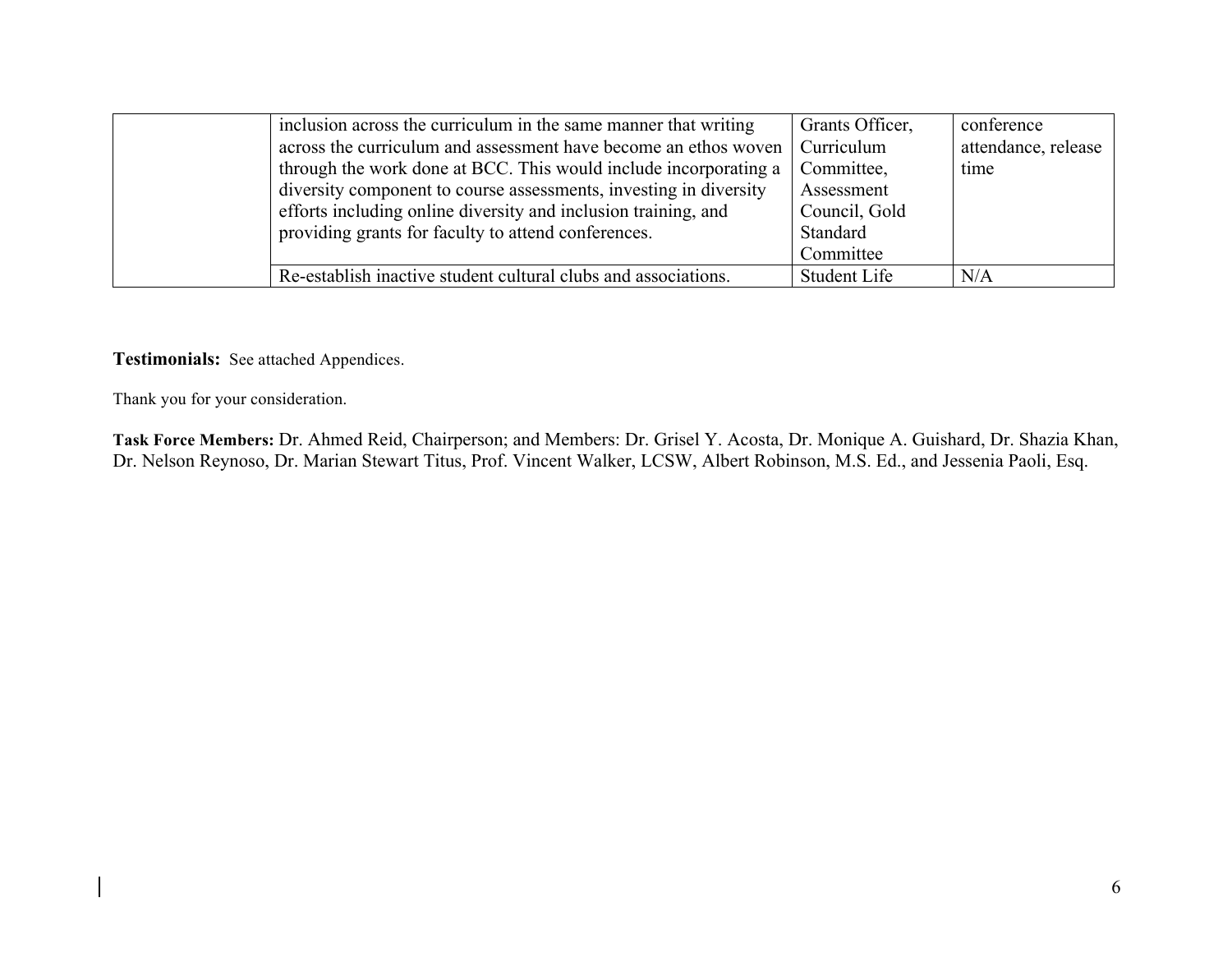#### **Appendix A**

## COACHE TASKFORCE PROPOSAL

## MID-CAREER FACULTY DEVELOPMENT SEMINAR MODEL

*Proposal*: The Taskforce is proposing that a structured and comprehensive program be designed to address the needs of women and faculty of color that have been "frozen in rank" or turned down for promotion.

*Rationale*: The results of the 2015 COACHE Survey revealed that Women and Faculty of Color across CUNY scored significantly lower on matters regarding clarity of tenure and promotion; this trend is mirrored in the survey results of BCC Faculty. In response to these scores and others, the University has created a Faculty Affairs Advisory Board to begin addressing matters related to COACHE, tackling the issue of mentoring and creating initiatives such as the workshop series *Moving from Associate to Full Professor.*

Other colleges within CUNY have also created programs to address the issue of promotion, and some of them, like our New Faculty Seminar, predate the latest COACHE Survey. Two notable examples are 1) the Prof. 201 program at York College, which is an analogue of its New Faculty Orientation Program (Prof 101), designed for mid-career faculty that have been "frozen in rank"; and 2) the series of workshops for mid-career faculty that is embedded in the faculty development program of Queensborough Community College. While these programs may not have been developed specifically with women or faculty of color in mind, they have enjoyed some success; York reports that in the first two years of its Prof 201 seminars, 14 out of 38 participants who had been "frozen" in rank for eight years achieved promotion, four of whom had failed in the past.

While there have been discussions of creating a "New Faculty Seminar" for "Old Faculty" at BCC to address the career and professional development concerns of tenured faculty, these ideas have yet to rise above the level of discourse.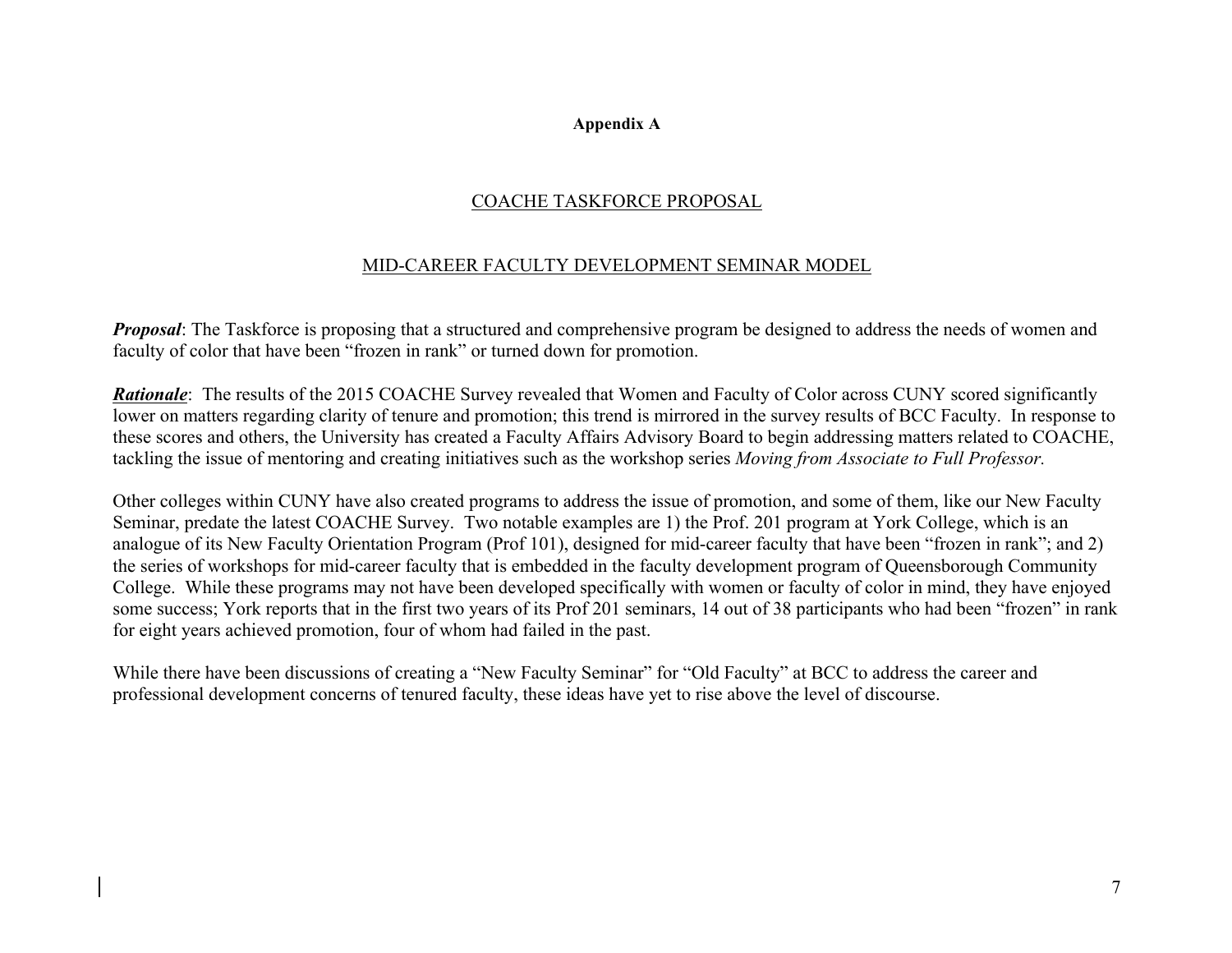## **Proposal Outline**

### **First Steps (include but are not limited to)**:

- Identifying all faculty that have been "frozen in rank" for seven years or more; breakdown by race and gender.
- Charge each Department P&B to come up with discipline-specific guidelines for promotion and tenure, including examples of scholarships and creative works, along with profiles of successful promotion packages from the last ten years. These guidelines will be reviewed by the College P&B as well.
- Identify members of those departments who have been successfully promoted and are willing to serve as mentors for participants in the program.

In order to accomplish these steps, focused and meaningful collaboration between the respective P&B's and the Seminar creators must be achieved.

### **Seminar Design Basics:**

- A parallel series of scaffolded workshops for both assistant and associate professors designed to orient and move participants through the considerations and steps needed to achieve promotion in their respective disciplines.
- Each participant will create a realistic and individualized *Plan for Promotion* that will be vetted to ensure that it meets departmental and College P&B requirements.
- Workshop topics will cover all three pillars of Faculty Excellence: Teaching Effectiveness, Scholarship and Service.
- Workshops will be structured but allow for the fact that participants may be at different levels of readiness. Relatedly, participants will be expected to complete certain activities in between sessions.
- Whenever appropriate or possible, participants will be guided and encouraged to participate in relevant professional development opportunities at BCC and throughout CUNY.
- Upon realizing the steps in their Plans for Promotion (and typically some period after the formal workshop series have ended), participants will receive a certificate of completion that can be submitted along with their promotion materials to both the Department and College P&B.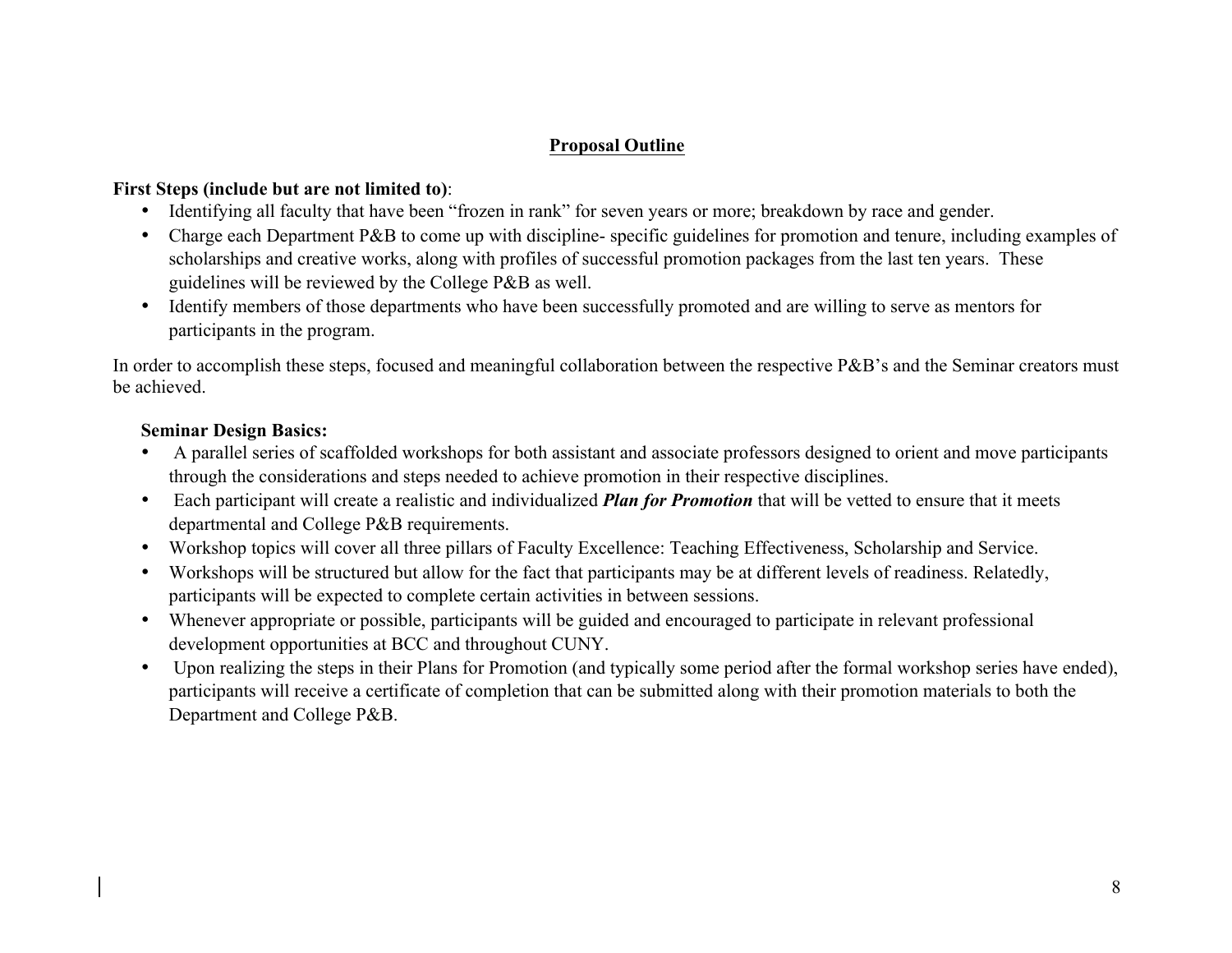## **Expected Outcomes:**

As the inconsistencies of promotion across the disciplines are illuminated and removed, those faculty members who have either languished in rank or failed in attempts at promotion will now be encouraged and coached through the process of creating undeniable promotion packages. This will lead to:

- Significant increase in the number of promotions among faculty of color and women
- Increase in research and scholarship productivity
- Increase in the *diversity* of scholarly activities
- Increase morale among women and faculty of color
- Increase in the recruitment and retention of faculty of color

While Mid-Career Faculty Seminar would eventually be opened to all faculty, in the beginning preference should be given to those that the COACHE Survey has identified as significantly aggrieved.<sup>5</sup>

 $5$  This recommendation is pending vetting by BCC's Office of the General Counsel.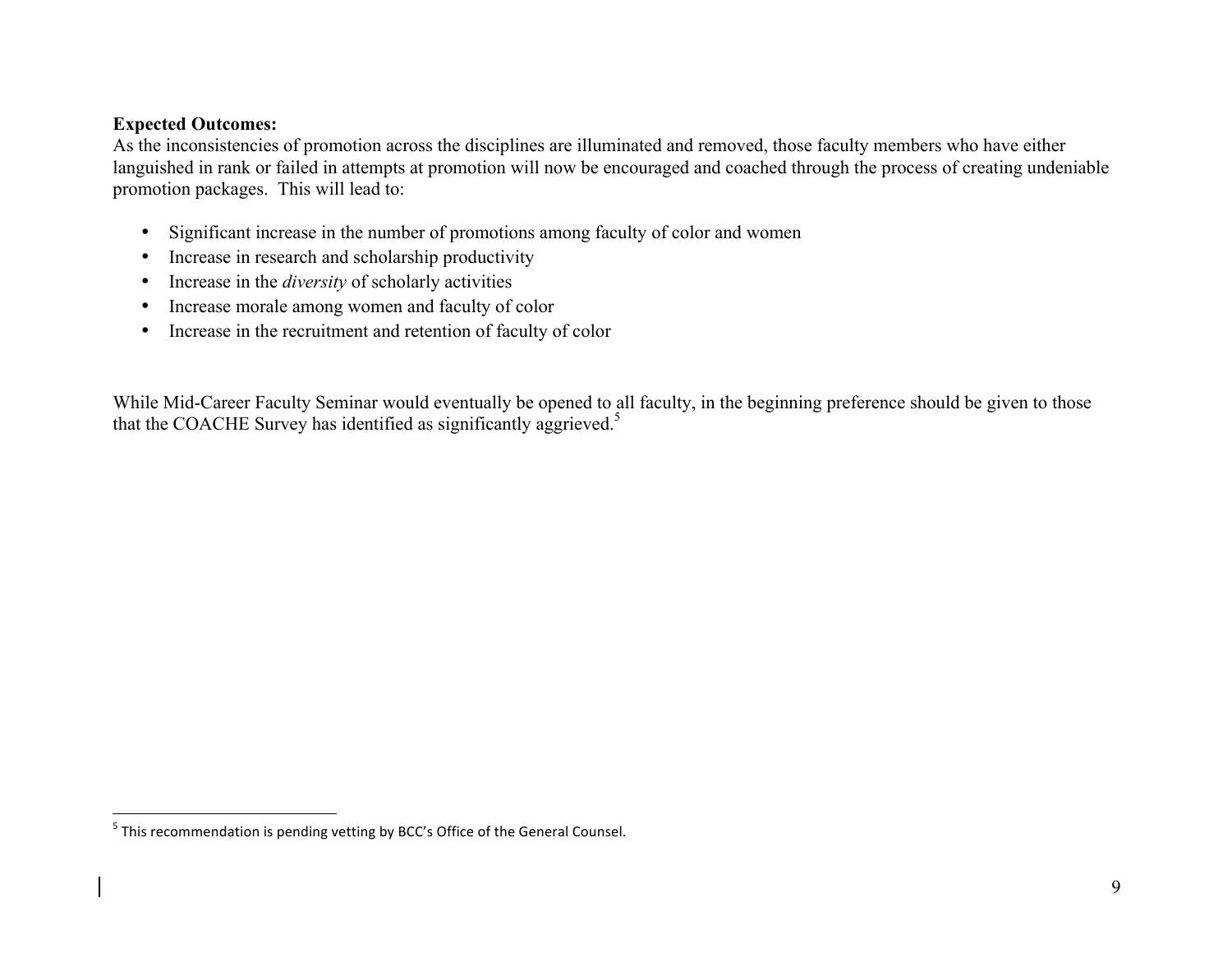### **Appendix B**

#### Student Focus Groups Report

### **Summary**

In the spring 2017, Dr. Nelson Reynoso, a member of the COACHE Task Force conducted a series of focus groups (N-13) to assess BCC students' opinion of diversity issues on campus. Students signed up for one of the four focus group dates and times. See B1. Participants were recruited from the College Discovery Program, FYS and students enrolled in a Reading 01 course. The central purpose of the focus groups was to determine whether students were interested in having a Latino and African American Associate Degree offered at Bronx Community College. Four focus groups were conducted in March and April 2017. A total of 13 students participated. The focus groups were representative of the overall BCC student population. The ethnicity of the participants was as follows: 10 Hispanic students and 3 African-American students. The gender of the participants was 38.46% male and 61.54 % female. 53.84% of the participants were between the ages of 18-29; 23.08% were between the ages of 21-25; and 23.08% were between the ages of 26-30.

### **Themes**

Some important themes that emerged from the focus groups were as follows:

- Participants overwhelmingly agreed that BCC should offer majors in Latino and African-American studies to students interested in these majors.
- Students reported feeling comfortable with the diversity of BCC's student body.
- Overwhelmingly most students felt a sense of belonging at BCC. One male student said, "*I feel I belong at BCC."*
- Some student indicated that the diverse campus inspires them to do well in school. One female participant reported*, "Diversity motivates me to do well academically."*
- Other students mentioned that they derived motivation to excel in school from their cultural heritage. A Latina female indicated: "My culture taught me to push yourself. It was difficult living in the Dominican Republic. There is a lot of poverty. I *have to work hard now to get what I want."*
- While for other students, diversity value diversity because they learn from other cultures. One male students said: "*I have learned from my culture. It is also important for me to learn about other cultures. Learning about other cultures is positive."*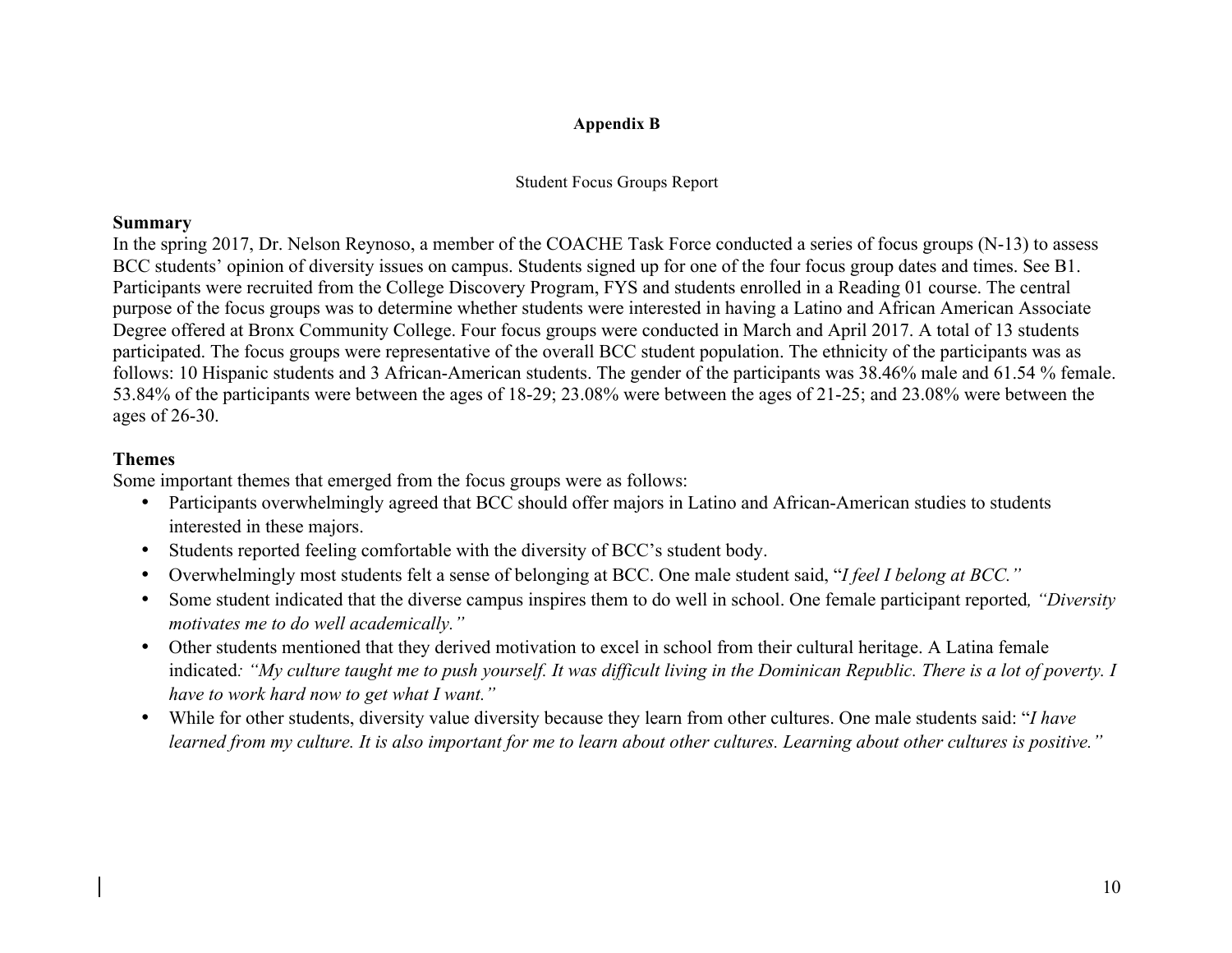## **Methodology**

**Questions** 

A set of questions were developed to collect and assess students' opinions on diversity issues on campus. The list of questions can be seen in B2. Prior to the interview, students completed a demographic questionnaire.

## **Campus**

All focus groups were conducted at Bronx Community college in the spring 2017 semester. Overall, four focus groups were conducted. The focus groups were held in Loew hall 400 and 434.

## **Recruitment**

To recruit student participants in the focus groups, a letter was emailed to all members of the COACHE Taskforce and to the College Discovery Program and asked for their help in recruiting participants for the focus groups. In addition, Dr. Reynoso made an announcement about the focus groups to inform interested students. Students were also recruited in a RDL 01 course.

## **Process**

Dr. Reynoso served as the facilitator and conducted the focus groups. Dr. Reynoso took notes and recorded each focus group. The recording will be transcribed. Focus groups varied in size; some groups consisted of two students while others consisted of four or more.

## **Analysis**

To start the analysis process, each question was reviewed and a coding mechanism was developed. A coding book was created and gradually modified to include emerging themes. The frequency of themes mentioned were recorded.

Question 1. What is the best thing about BCC? Frequent Responses:

- *I feel a sense of community at BCC. The school offers many opportunities to get involved. I am involved with the College newspaper. I have been able to meet people. I have a feeling of belonging and that has motivated me to do well in school.*
- *I like the different perspectives that you see in the classroom. I get feel a sense of community at BCC. The College offers opportunities to get involved. I am involved in the school newspaper and have been able to meet new people. I feel I belong to BCC, which has motivated me to do well in school. I participated in Run the Bronx. I also participated in the study abroad program where I learned to gain a sense of responsibility in our community.*
- *Professors are very helpful. They have tutoring in the writing center and math department.*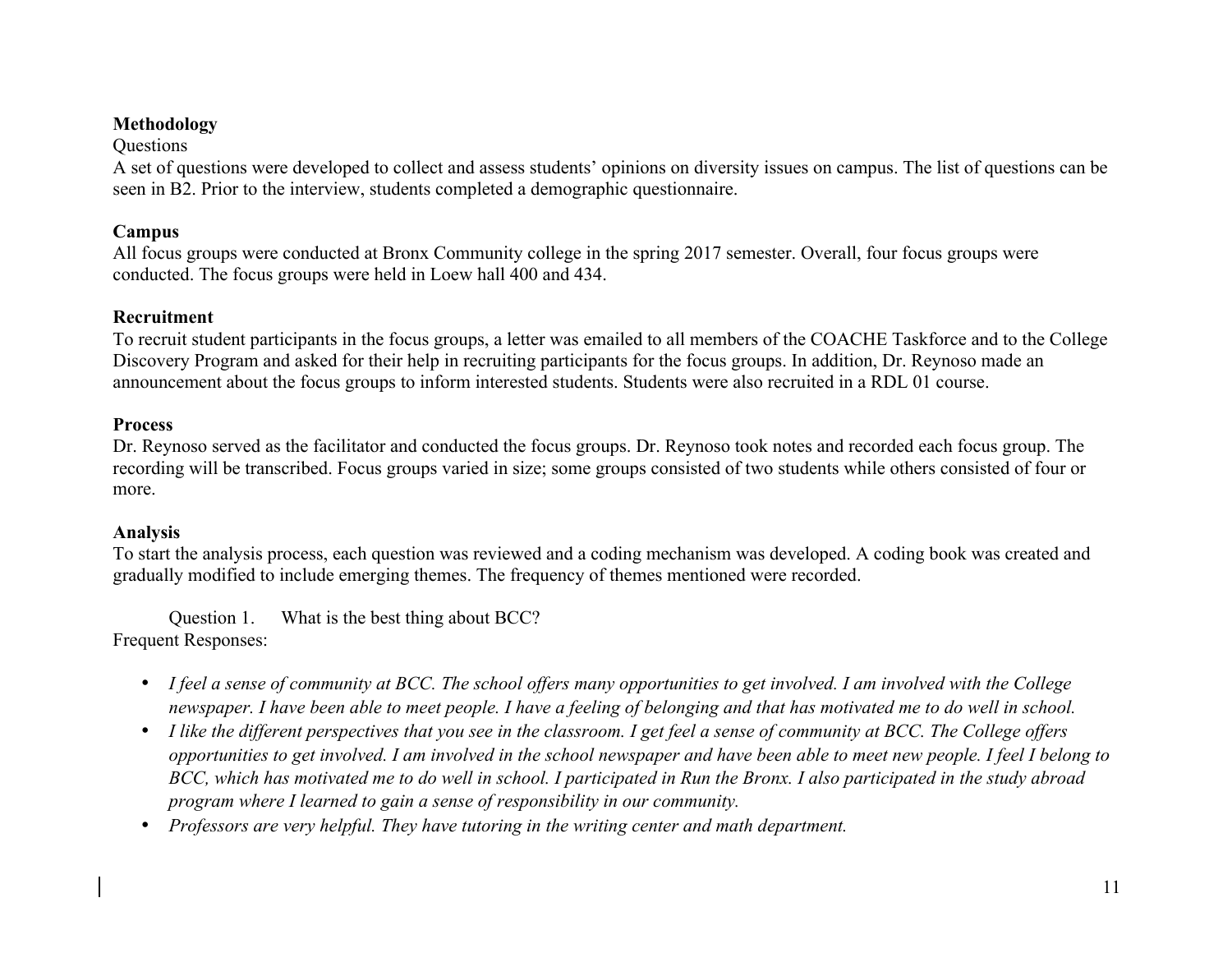• *BCC provides a lot of help. They have many good programs to help you. They help you apply for food stamps.*

## Question 2. If you can change one thing about BCC, what would it be?

- *There can be improvement to the appearance of the physical classrooms. Many classrooms are in bad shape, without enough chairs for students. That can be discouraging to students.*
- *There should be new microwaves. Most of them don't work. I waited a long time on line the other day in order to get one that worked.*
- *BCC has to fix the restrooms.*
- *I do not like it in my Communications class if you do not submit your assignment on time, you get a bad grade.*

## Question 3. What has been your experience at BCC in terms of race?

- *I love it here because it is so mixed. Everywhere you hear students speaking different languages.*
- *I have not had any problem. I don't know a lot of people.*
- *You have every nationality represented at BCC. I like it. People get along. No problems.*
- *Here we learn about other people and how to respect other cultures.*

Question 4. Have you learned about different cultures in your classes?

- *Learned that woman and other cultures share the same difficulties. Other students from other countries are more motivated than students born in the U.S.A.*
- *No. I would like to learn more about different cultures.*
- *I have learned a little about different cultures in my ART class I am taking.*

## Question 5. How would you describe your ethnicity and culture?

- *Dominican and Salvadorian. Born in NYC*
- *I am from Mali, West Africa. We speak French and other languages. Women stay at home and the men go to work. Women are responsible for raising the children*.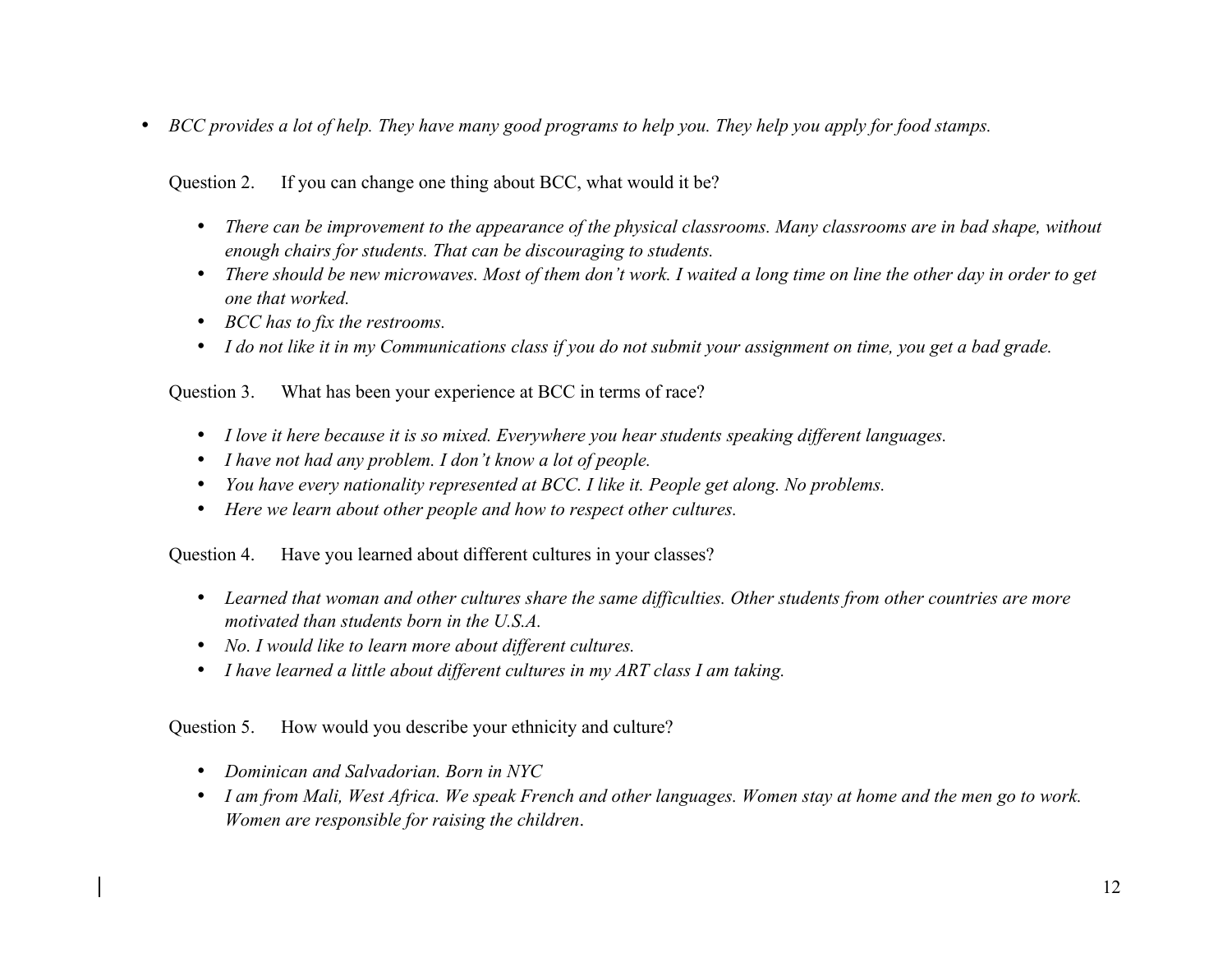- *I am experiencing the American culture now, not the culture that I come from*.
- *I was born in the U.S but my parents are Puerto Rican.*
- *Dominicans eat so unhealthy. Too much salt. You go to D.R. and you will return 20 pounds heavier.*

Question 6. What strengths can you draw upon out of your racial or ethnic heritage?

- *My mom's work ethic. She taught me to work hard and believe in yourself. I have been influenced by her survival instinct. In the Dominican culture, woman take care of others. I experience great adversities in my life but my ethnic pride helped me to overcome them. I learned from my mother to work hard and to be taught and that helped me cope with challenges in life.*
- *My culture taught me to be respectful. I behave in a respectful way and do not do things that are considered bad in my culture.*
- *In my culture you learn to push yourself. We work very hard.*
- *They taught me how to take care of myself.*

Question 7. Would you like to learn more about your ethnic heritage at BCC?

• *I would like to learn more about my ethnic heritage at BCC. Learning about different cultures is important to me.*

Question 8. Would you like to learn more about the heritage of other ethnic groups at BCC?

• *I would like to learn how to speak different languages. I would like to learn more about different places to visit in my country.*

Question 9. Should BCC offer Associate degrees in Latino studies and African-American studies?

• *It would be nice to offer an associate degree in Latino and African-American studies at BCC. It is always good to learn about another culture. Once you learn about other cultures, you can teach others. Also, you will be more knowledgeable about a culture when you travel there.*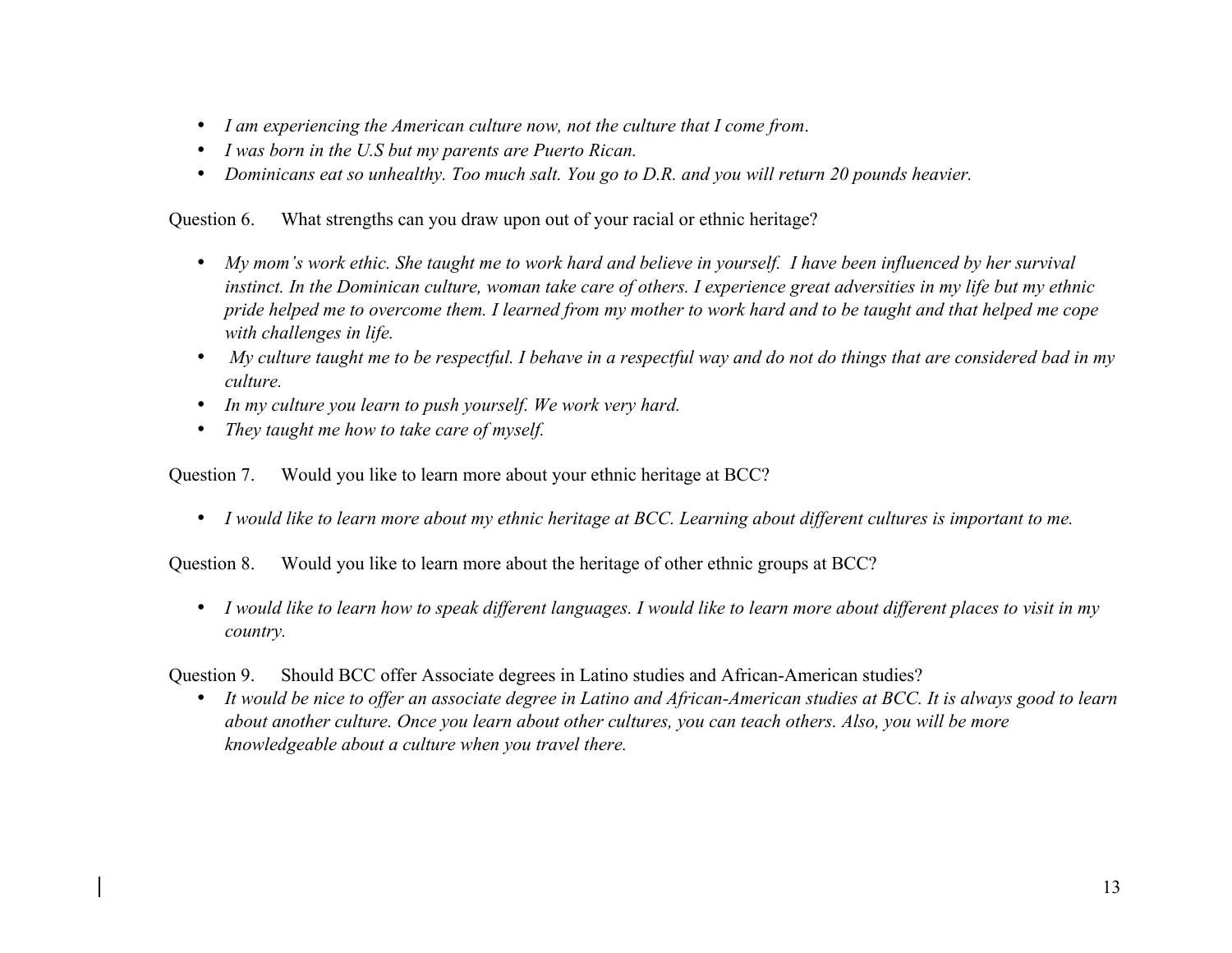### **Summary**

Based on the preliminary results of the focus groups, it is evident that BCC students who participated in these focus groups felt relatively comfortable with the diversity on campus. In general, students would like to learn more about diversity issues in their classes. In some instances, students reported that diversity issues were not discussed at all in their classes. Some students reported that their professors talked about different cultures in their classes, but that they would like to have more diversity in the classroom. In general students reported feeling connected to their ethnic group. It is recommended that the College pays close attention to the various cultures on campus and attempt to design curricula that include students. Some departments are beginning to infuse diversity in the curriculum, but as a college, we still have a long way to go to diversifying the curriculum. As the students in the focus group indicated, getting to know our students well can assist in improving the retention rate of students at Bronx Community college.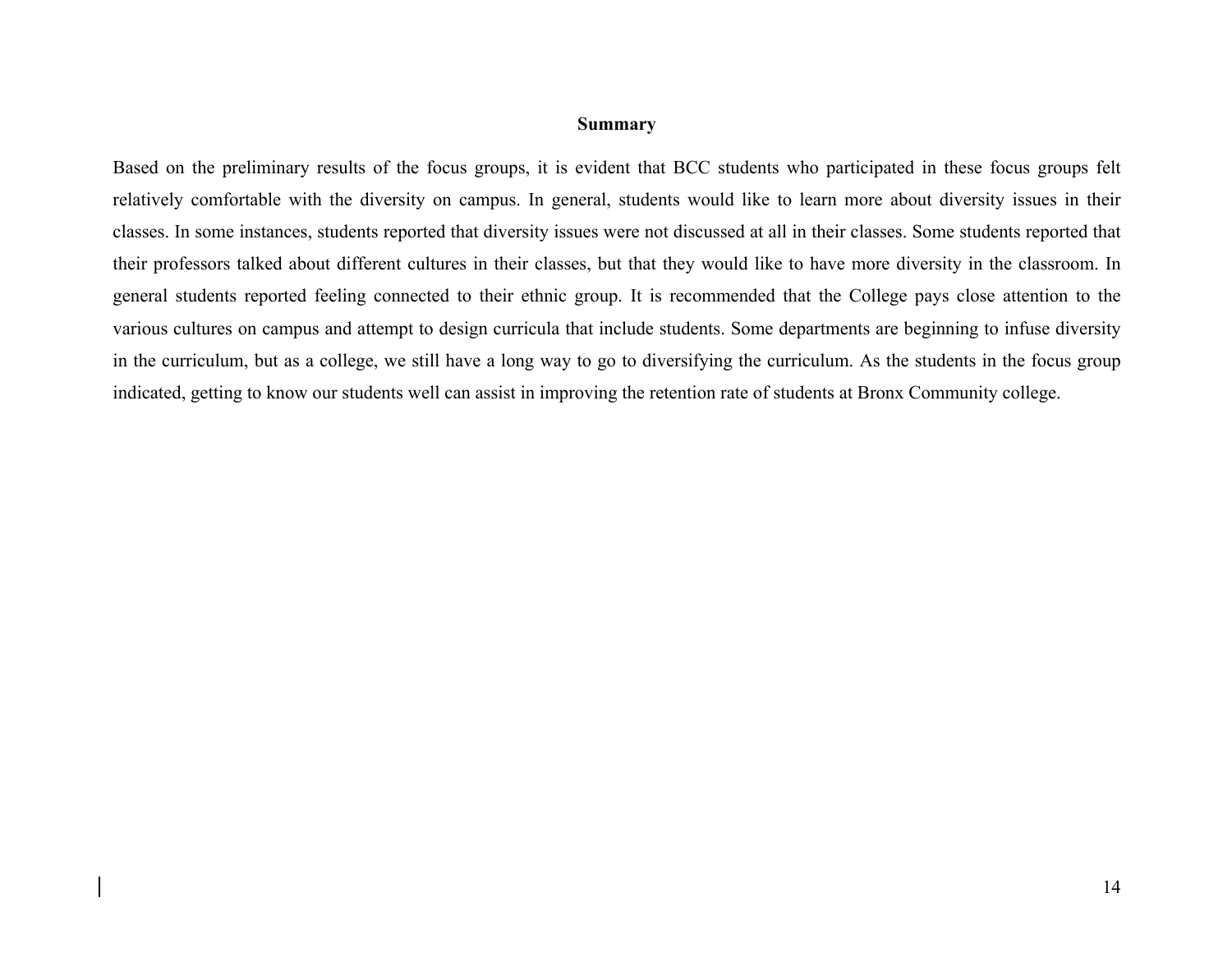**B1**

### BCC STUDENT PARTICIPANTS WANTED FOR FOCUS GROUPS

**To explore your thoughts on whether BCC should offer a major in Latino Studies and African American studies On**

**When:Tuesday, March 7 (11:30 a.m. - 12:30 p.m.) And Wednesday, March 8 (2 p.m.-3 p.m.)** 

**WHERE: Loew Hall, Conference Room 434**

**HOW: Sign up for the day and time you are available on one of the sheets**

**Any questions: Call Dr. Nelson Reynoso (tel.718-289-5247) or visit the General Counseling Office, Loew Hall, 417**

| Tuesday, March 7          | $11:30$ a.m. $-12:30$ p.m. | <b>Loew Hall 400</b> |
|---------------------------|----------------------------|----------------------|
| <b>Wednesday, March 8</b> | $2 p.m. - 3 p.m.$          | <b>Loew Hall 434</b> |
| <b>Tuesday, March 14</b>  | $11:30$ a.m. $-12:30$ p.m. | <b>Loew Hall 400</b> |
| <b>Wednesday, April 5</b> | $2 p.m. - 3 p.m.$          | <b>Loew Hall 434</b> |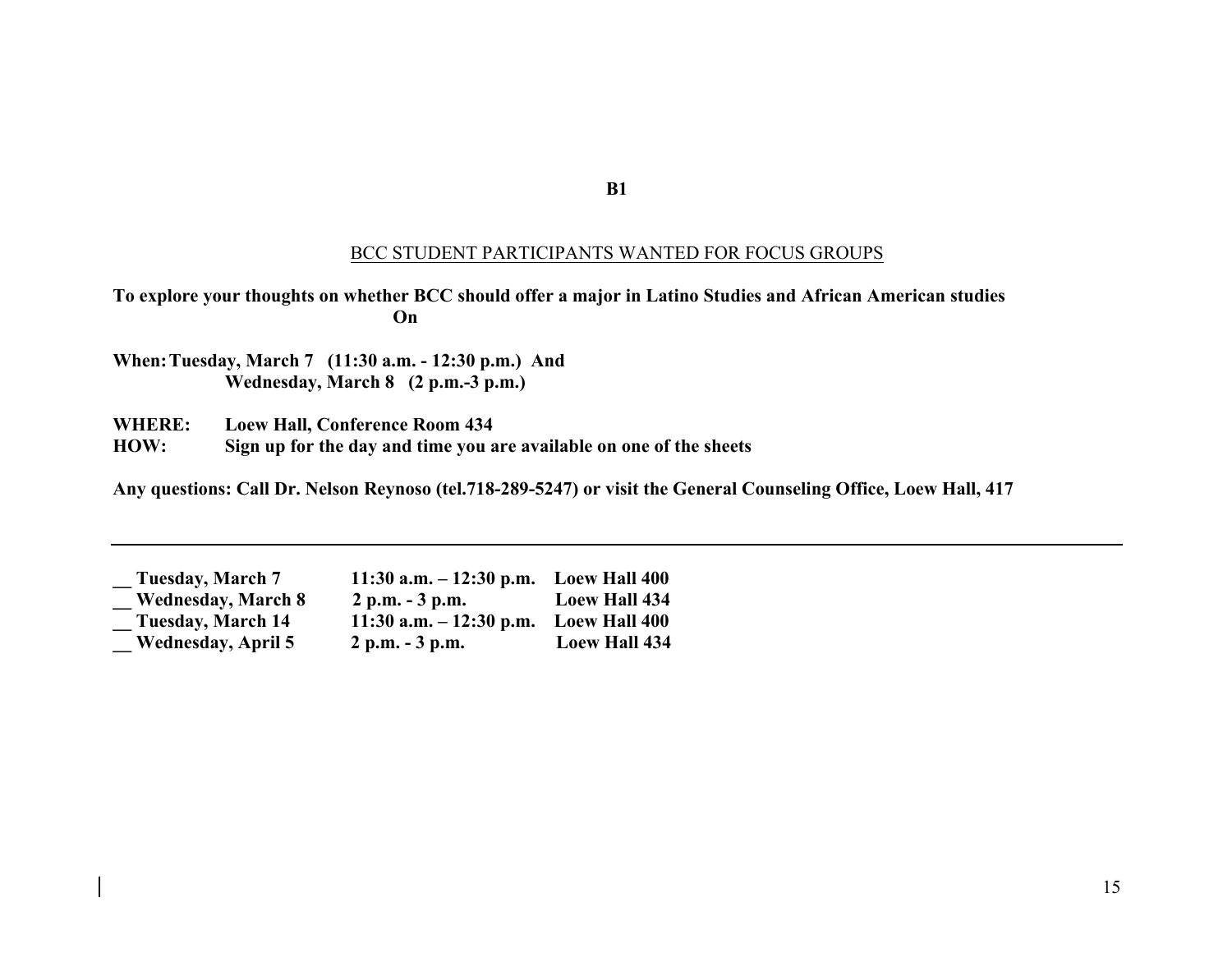## **B 2:**

#### Focus Group Questions

- 1. What is the best thing you like about BCC?
- 2. If you could change one thing about BCC, what would it be?
- 3. What has been your experiences at BCC in terms of race?
- 4. Have you learned about different cultures in your classes?
- 5. How would you describe your ethnicity and culture?
- 6. What strengths can you draw upon out of your racial or ethnic group?
- 7. Would you like to learn more your ethnic heritage at BCC?
- 8. Would you like to learn more about the heritage of other ethnic groups at BCC?
- 9. Should BCC offer an Associate degree in Latino Studies and African-American Studies?

Thank you for your participation.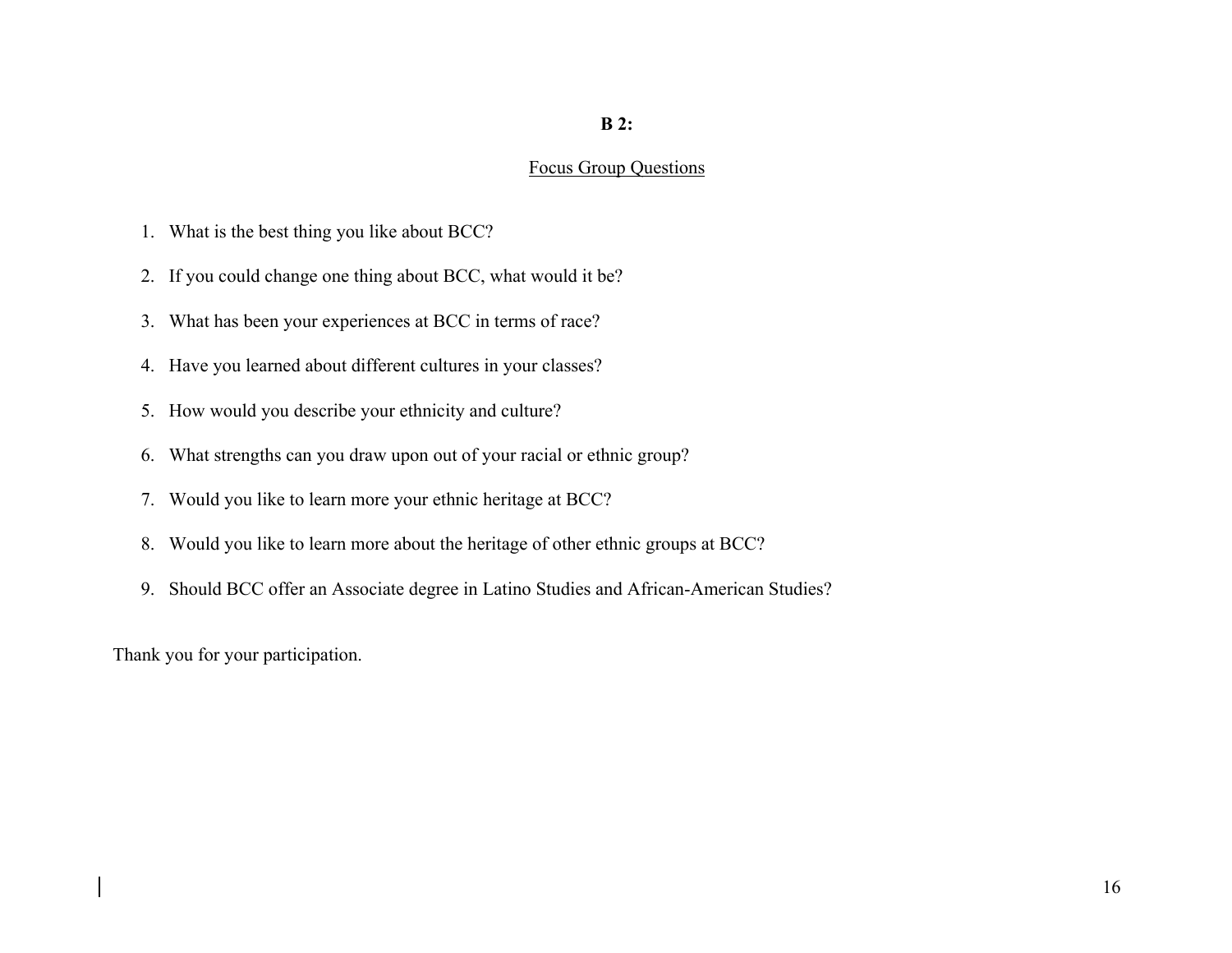### **Appendix C**

### Summary of Anonymous Faculty Testimonials

- 1. Several faculty from various departments have claimed that inconsistent promotion/reappointment/tenure procedures occur in different departments (especially in terms of materials that are allowed).
- 2. Several adjunct faculty members, from various departments, claim that they do not feel welcome in department meetings and that they are not considered for full-time positions that open up, even if they are more qualified than outside candidates.
- 3. In one department, a hiring search asked for a specific discipline; someone (a woman of color) who was invited for an interview and to present a lesson, who is fully trained in that discipline, and who is now working at a prestigious four-year institution, was not hired. Instead, several faculty (not persons of color) who have no training in the discipline advertised were hired by that department.
- 4. Several faculty from various departments claim that despite their substantial accomplishments, various colleagues have implied that their work is not enough for promotion/reappointment/tenure; this idea is implied to them, even when they see colleagues (who are not faculty of color) promoted with fewer accomplishments.
- 5. Multiple adjunct faculty members (adjunct faculty members are majority female and persons of color) claim they are not treated equally in their departments, despite comparable qualifications and teaching experience as full-time faculty. They have told us they do not feel welcome at department meetings, they are not greeted as often in the hallways by full-time faculty (even if they have taught at BCC for multiple years), and they are not encouraged to apply for full-time positions despite their understanding of and experience with the student population they serve (and have often served for many years).
- 6. One professor, at the COACHE Task Force Plenary Discussion during Faculty Day, claimed that when she recommended to a search committee that advertisements be placed in culturally diverse outlets, she was told, "Well, but we have to have